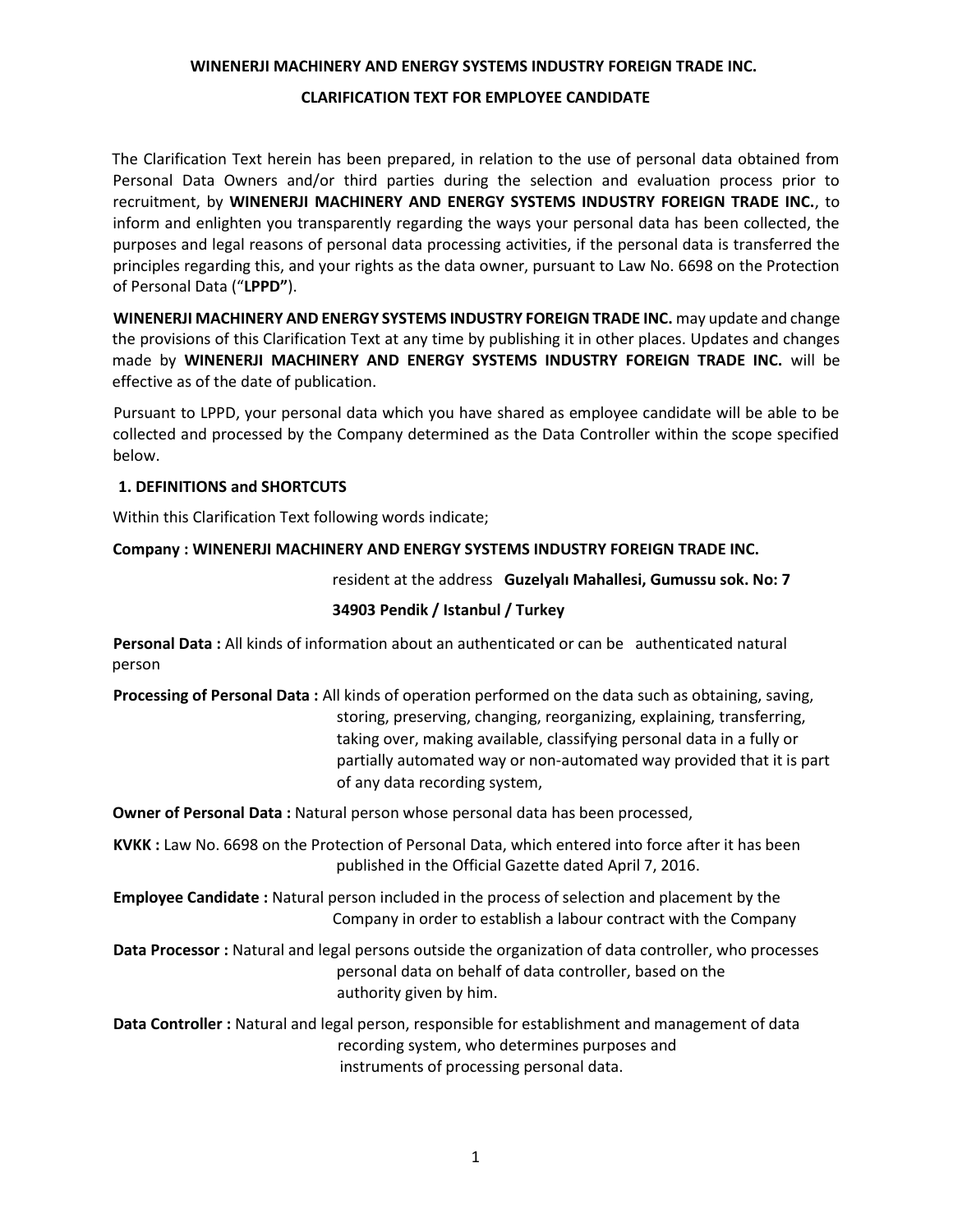# **2. PROCESSED PERSONAL DATA**

Along with the fact that types and numbers of your processed personal data will vary depending on the relationship you have with the company; your personal data which you have shared with the company or that the Company obtained from the third parties, is categorized below:

| Personal<br>Data<br><b>Categories</b> | <b>Personal Data We Obtained</b>                                                                                      |
|---------------------------------------|-----------------------------------------------------------------------------------------------------------------------|
| <b>Identity Data</b>                  | Name-surname, TR Identity number, mother's-father's Name, driving<br>licence, place and date of birth, marital status |
| Visual Data                           | Biometric photograph                                                                                                  |
| Contact Data                          | Mobile and home telephone number, e-mail address, reference<br>information                                            |
| Location Data                         | Home and Work address                                                                                                 |
| Professional<br>Experience            | Work experiences                                                                                                      |

# **3. GENERAL PRINCIPLES RELATED TO PROCESSING PERSONAL DATA, TERMS AND PURPOSES OF PROCESSING PERSONAL DATA**

Your personal data has been processed in accordance with the general principles determined by Article 4 of LPPD, in accordance with law and good faith, accurately and updated when necessary, for specific, clear and legitimate purposes, linked to the purpose for which they were processed, limited and restrained and being kept during the time stipulated in the relevant legislation or during the time required for the purpose for which they were processed.

Personal data cannot be processed without the explicit consent of the Personal Data Owner pursuant to Article 5 of LPPD. However, according to the same article provision, in case one of the following conditions exists, it is possible to process personal data without seeking the explicit consent of the Data Owner:

- If being stipulated in the Law,
- If a person, who is unable to disclose his/her consent due to de facto impossibility, or whose consent is not legally valid, is obliged to protect one's own life or someone else's life or body integrity,
- If it is necessary to process personal data of the contracting parties, provided that it is directly related to the establishment or performance of a contract,
- If it is mandatory for the Data Controller to fulfil his/her legal obligations,
- If the personal data is publicized by the Data owner himself/herself,
- If data processing is mandatory for the establishment, use or protection of a right,
- If data processing is mandatory for the legitimate interests of the Data Controller, provided that it does not harm the fundamental rights and freedoms of the Owner of Personal Data.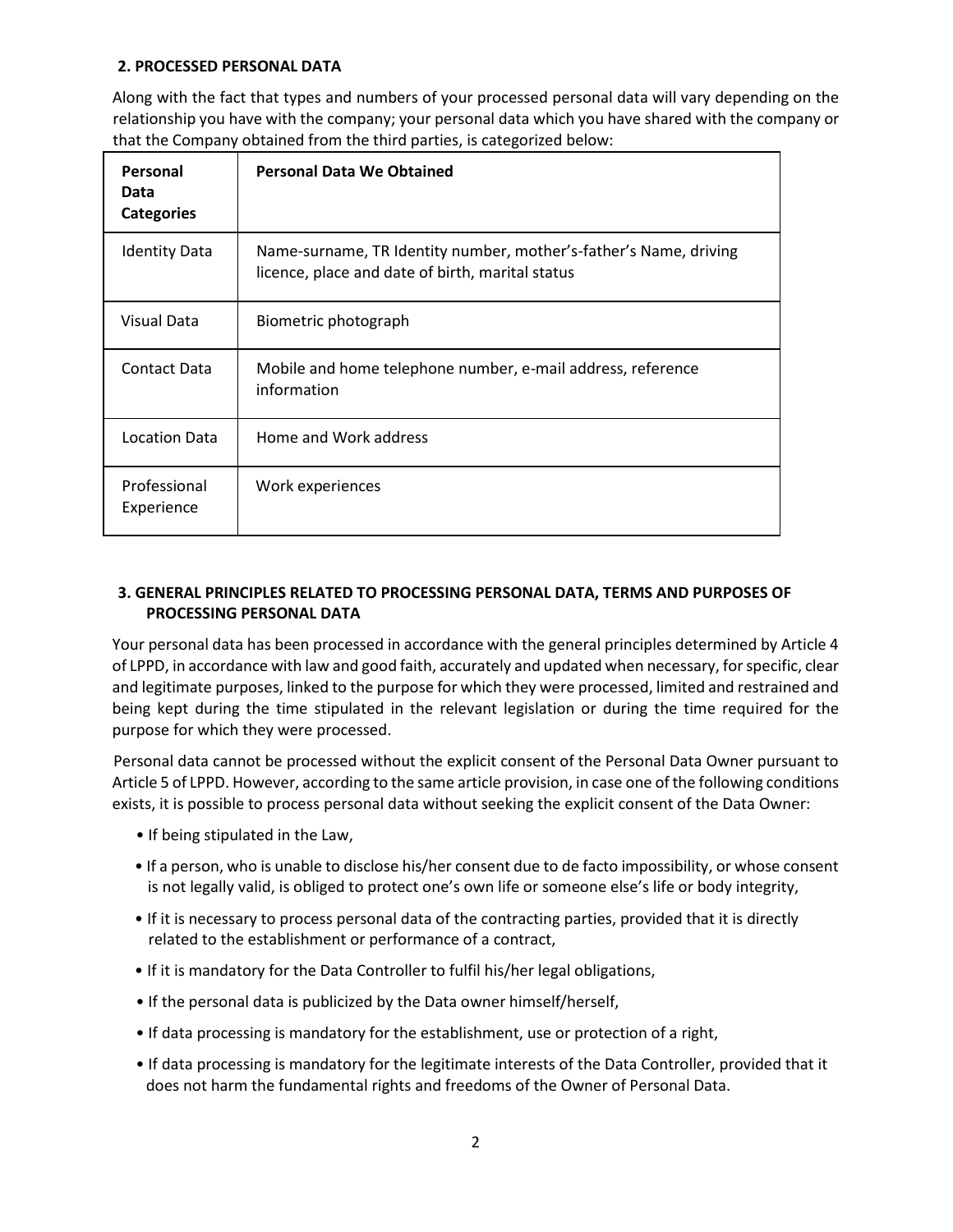The Company processes your personal data subject to this Disclosure Text herein, for the purposes of evaluating job applications correctly, running candidate application and recruitment processes in accordance with Company policies and legislation, fulfilling obligations arising from the law, and planning administrative and personnel affairs.

Moreover, your personal data may be used by the Company for security purposes and/or to protect the legitimate commercial interests of the Company or to prevent or investigate suspected or actual violations of the law, violations of working conditions or non-compliance with the Company's business principles or Company policies.

As long as permitted with the above purposes and relevant laws, if information supporting the doubts regarding violation of the Company's general principles or policies or other relevant laws during employment relationship, following measures may be taken:

- ∙ To access, research, monitor and archive the data and messages which have been sent, accessed, displayed or stored (including those sent from corporate email);
- ∙ To investigate phone records;
- ∙ To track physically, by video or electronically, to search work environment (e.g. file cabinet, desks an offices even if they're locked.)
- ∙ To disclose the information obtained in the searches pointing to possible illegal behaviour to law enforcement officers.

Lastly, your personal data may also be recorded via video or other electronic, digital or wireless tracking system or device (e.g. CCTV, key access systems) due to security reasons.

#### **4. COLLECTION METHODS OF PERSONAL DATA and LEGAL REASONS**

Your personal data may be collected, processed and transferred by the Company, in accordance with the basic principles stipulated by LPPD, within the scope of personal data processing terms specified in Articles 5 and 6 of LPPD, for the purposes specified in this Disclosure Text, herein, with the channels such as;

- ∙ Submitting applications by you via digital ways,
- ∙ Submitting applications by you via physical ways.

Your personal data subject to this Clarification Text herein is obtained and processed due to the legal reasons that they are required for the legitimate interests of the Data Controller and that your explicit consent has been observed.

#### **5. TRANSFER OF PERSONAL DATA, TRANSFER PURPOSES AND DURATIONS**

Your personal data within this Clarification Text herein are by no means transferred outside the company and retention periods of your personal data are given below.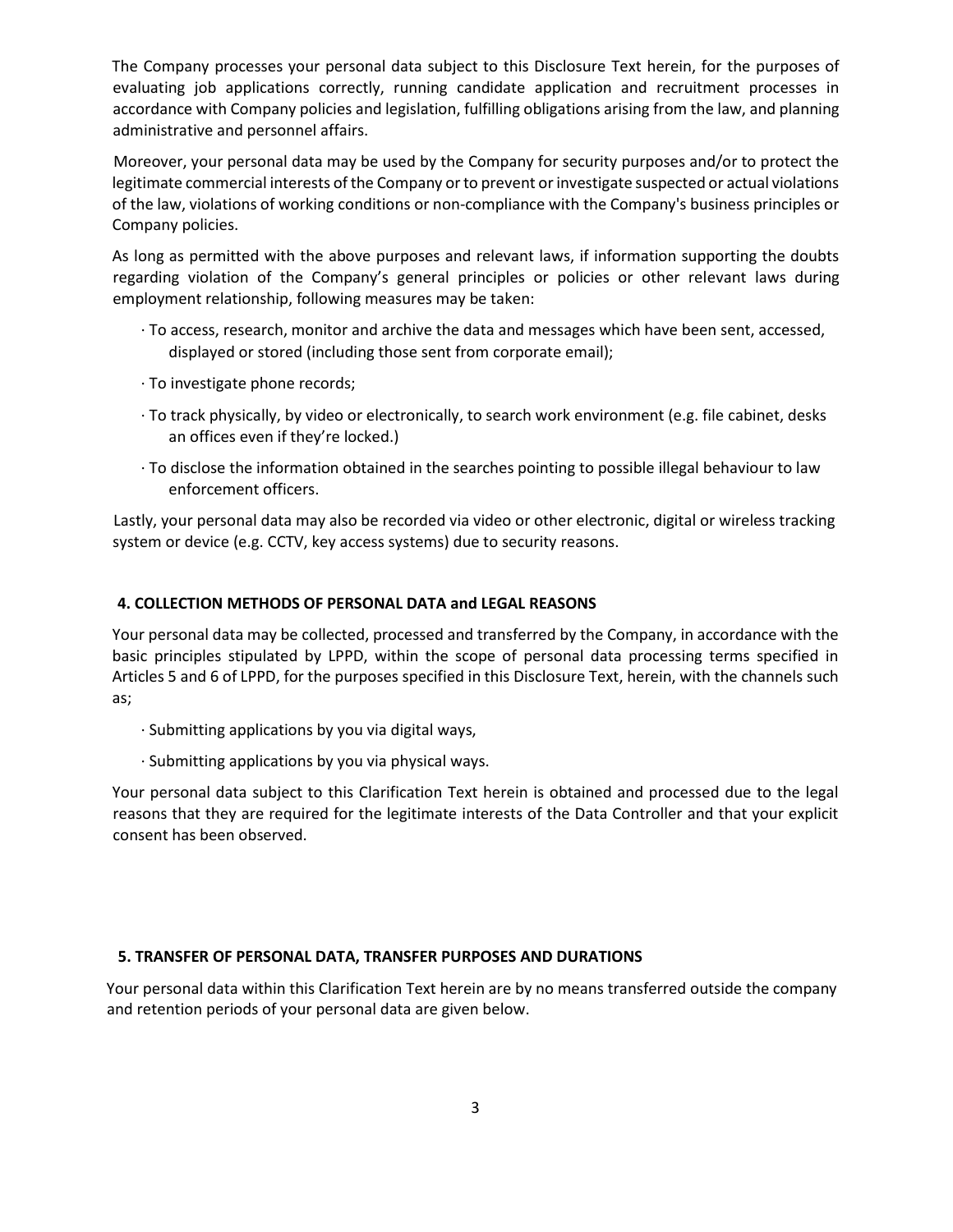| <b>Personal Data</b><br><b>Categories</b> | <b>Institutions Where</b><br><b>Transferred</b>                                                  | <b>Transfer Purposes</b>                                                                                                          | <b>Retention Period</b>                                                |
|-------------------------------------------|--------------------------------------------------------------------------------------------------|-----------------------------------------------------------------------------------------------------------------------------------|------------------------------------------------------------------------|
| <b>Identity Data</b>                      | Social<br>Security<br>Police<br>Institution,<br>Station.                                         | Transferred<br>the<br>for<br>purpose of<br>executing<br>security processes and<br>fulfilling the obligations<br>arising from law. | 10 years as of<br>the application<br>has reached to<br>the Company.    |
| <b>Visual Data</b>                        | Social Security<br>Institution,<br>Police Station.                                               | Transferred for the<br>purpose of executing<br>security processes<br>and fulfilling the<br>obligations arising<br>from law.       | 10 years as of<br>the application<br>has reached<br>to the<br>Company. |
| <b>Contact Data</b>                       | Social<br>Security<br>Police<br>Institution,<br>Station.<br>(Except<br>reference<br>information) | Transferred<br>the<br>for<br>purpose of<br>executing<br>security processes and<br>fulfilling the obligations<br>arising from law. | 10 years as of<br>the application<br>has reached to<br>the Company.    |
| <b>Location Data</b>                      | Social<br>Security<br>Police<br>Institution,<br>Station.                                         | Transferred<br>for<br>the<br>purpose of<br>executing<br>security processes and<br>fulfilling the obligations<br>arising from law. | 10 years as of<br>the application<br>has reached to<br>the Company.    |
| Professional<br>Experience                | No transfer is made.                                                                             |                                                                                                                                   | 5 years as of<br>the application<br>has reached to<br>the Company.     |

# **6. SECURITY OF YOUR PERSONAL DATA**

The Company takes appropriate measures that are consistent with relevant privacy and data security laws and regulations in order to protect your personal data and depending on the state of technology, application costs and content of the data to be protected, it implements technical and institutional measures to prevent risks such as destruction, loss, alteration, unauthorized disclosure or unauthorized access to your data.

Personal data subject to this Clarification Text herein are kept accessible only to limited people within the company. These personal data will be deleted, destroyed or anonymized at the end of the processing period as indicated in the company's Personal Data Processing, Retention and Disposal Policy.

# **7. RIGHTS AND OBLIGATIONS OF THE PERSONAL DATA OWNER**

Employee candidates are responsible for ensuring that the personal data they share with the Company are accurate, complete and up-to-date, and if personal data belonging to other people are shared, they are responsible for collecting these data in a valid manner and in accordance with the legislation.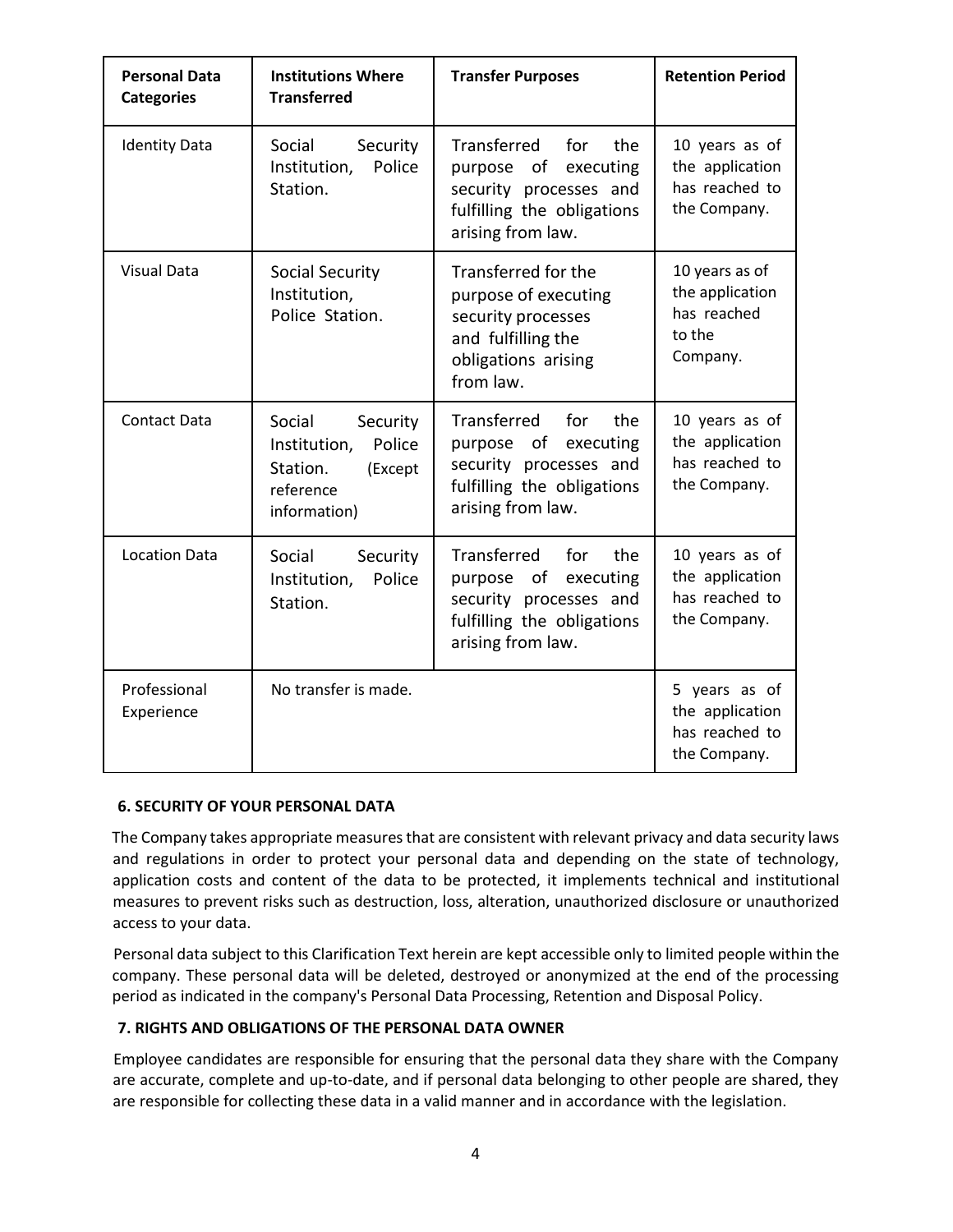The employee candidate will inform other people who provide their personal data to the Company about the content of this Notice and the candidate is obliged to obtain their consent regarding their personal data to be used by the Company as specified in this Notice (including transfer and disclosure).

Within the scope of LPPD and relevant legislation, personal data owners have the rights

below; ∙ To learn whether their personal data has been processed or not,

- ∙ If personal data has been processed, to request information about that,
- ∙ To learn the purpose of processing personal data and whether they are used in accordance with their purpose,
- ∙ To know the people to whom personal data have been transferred domestically or abroad,
- ∙ In case of missing or incorrect processing, to request correction of personal data, and to request notification of the transaction made within this scope to third parties to whom personal data has been transferred,
- ∙ To request the deletion or destruction of personal data if the reasons that require processing disappear although it has been processed pursuant to the provisions of Law No. 6698 and other relevant laws.
- ∙ To object to the emergence of a result against the person himself/herself by analysing the processed data exclusively through automated systems,
- ∙ To request the indemnification of the loss, in case he/she suffers a loss due to processing of personal data in violation of law.

As Personal Data Owners, you can submit your application, which includes your requests regarding your rights, clearly and understandably and by adding documents identifying credentials and address information; by hand with written and wet signature, by mail or through a notary public to the Data Controller Company's **Guzelyalı Mahallesi, Gumussu sok. No: 7 34903 Pendik / Istanbul / Turkey** address or [winenerji@hs01.kep.tr](mailto:winenerji@hs01.kep.tr) PTT KEP addresses.

The company has the right to verify your identity before responding and it is mandatory to have the following in your application;

- ∙ Your name, surname and if the application is written, your signature,
- ∙ For Turkish citizens your TR Identity number, if you are foreigner your passport number and identity card number if any,
- ∙ Residential area subject to notification or work address,
- ∙ E-mail address subject to notification if any, phone number and fax number, ∙

Subject of your request,

And information and documents relevant to the subject if any should be added to the application. If you forward your requests to the Company as stated above, the Company will finalize the request as soon as possible depending on the nature of the request and within thirty days at the latest.

# **COMPANY CONTACT INFORMATION: +90 (216) 514 96 05**